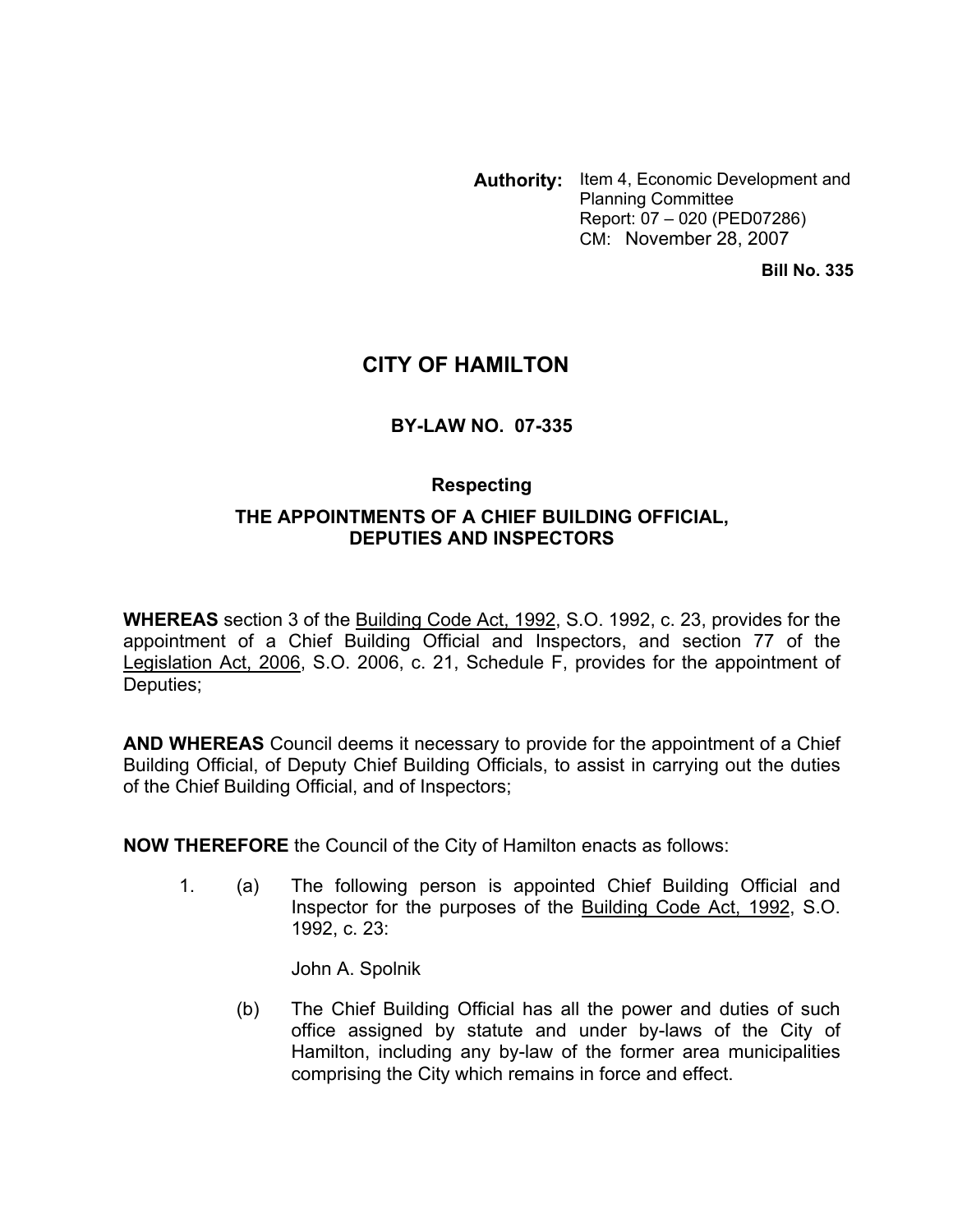#### BY-LAW RESPECTINGAPPOINTMENTS OF A CHIEF BUILDING OFFICIAL, DEPUTIES AND INSPECTORS

Page 2 of 3

2. (a) The following persons are appointed Deputy Chief Building Officials and Inspectors for the purposes of the Building Code Act, 1992, S.O. 1992, c. 23:

(i) Dio Ortiz, P. Eng.;

(ii) Jorge M. Caetano; and

(iii) John W. Lane.

- (b) As directed by the Chief Building Official or when the Chief Building Official is absent, the Deputies listed in subsection (a) may perform and have all the powers and duties of the Chief Building Official.
- (c) For the purposes of this section, "absent" includes when the Chief Building Official is ill or unavailable for any reason, or when the office is vacant.
- 3. The persons listed in Schedule "A", attached to and forming part of this By-law, are appointed as Inspectors for the purposes of the Buildinq Code Act, 1992, S.O. 1992, c.23,
- **4.** City of Hamilton By-law No. 07-051, as amended, is repealed.
- **5.** This By-law comes into force and effect on the date of its passing and enactment.

**PASSED and ENACTED** this 28<sup>th</sup> day of November, 2007.

un) **Fred Eisenberger** 

Mayor **Mayor** City Clerk

Kevin C. Christenson